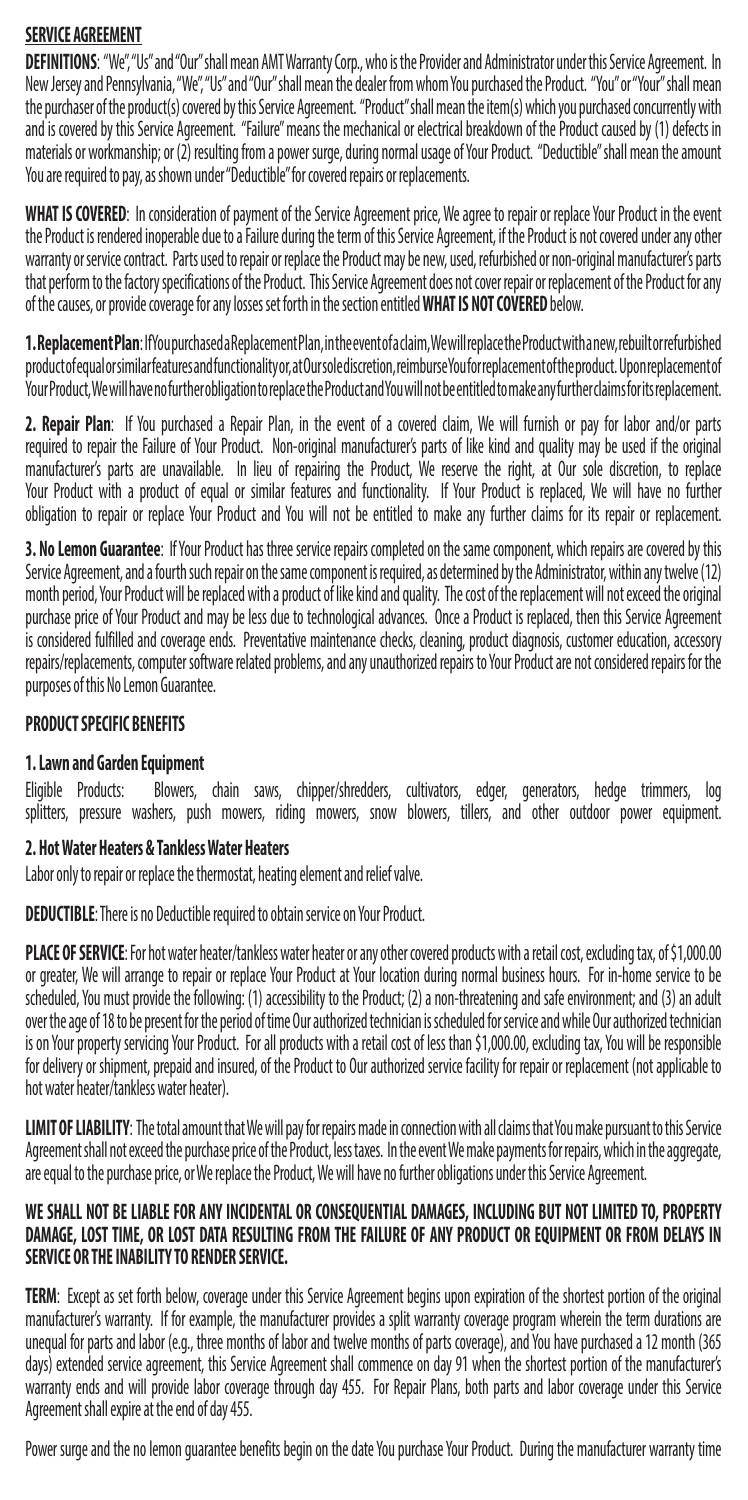period, the product manufacturer has primary responsibility for replacement or repair of Your Product; unless the Failure of Your Product resulted from a power surge or You are eligible for benefits under the no lemon guarantee. This Service Agreement shall remain in effect, subject to the Limit of Liability defined above, for the term specified in the sales documentation provided to You at time of purchase. All products and/or parts replaced under this Service Agreement become Our property in their entirety.

**WHAT IS NOT COVERED**: (A) ANY EQUIPMENT LOCATED OUTSIDE THE UNITED STATES OF AMERICA OR CANADA; (B) EQUIPMENT SOLD WITHOUT A MANUFACTURER'S WARRANTY OR SOLD "AS IS;" (C) REFURBISHED PRODUCTS WITH LESS THAN AN ORIGINAL NINETY (90) DAYS MANUFACTURER'S PARTS AND LABOR LIMITED WARRANTY; (D) MAINTENANCE, REPAIR OR REPLACEMENT NECESSITATED BY LOSS OR DAMAGE RESULTING FROM ANY CAUSE OTHER THAN NORMAL USE AND OPERATION OF THE PRODUCT IN ACCORDANCE WITH THE MANUFACTURER'S SPECIFICATIONS AND OWNER'S MANUAL, INCLUDING BUT NOT LIMITED TO, THEFT, EXPOSURE TO WEATHER CONDITIONS, OPERATOR NEGLIGENCE, MISUSE, ABUSE, IMPROPER ELECTRICAL/POWER SUPPLY, ETC.; (E) UNAUTHORIZED REPAIRS, IMPROPER INSTALLATION OR ATTACHMENTS, TRANSPORTATION DAMAGE ; (F) COSMETIC DAMAGE TO CASE OR CABINETRY OR OTHER NON-OPERATING PARTS OR COMPONENTS; (G) LACK OF MANUFACTURER SPECIFIED MAINTENANCE, IMPROPER EQUIPMENT MODIFICATIONS, VANDALISM, ANIMAL OR INSECT INFESTATION, RUST, DUST, CORROSION, DEFECTIVE BATTERIES, BATTERY LEAKAGE, OR ACTS OF NATURE OR ANY OTHER PERIL ORIGINATING FROM OUTSIDE THE PRODUCT; (H) EQUIPMENT USED IN INDUSTRIAL SETTINGS; EQUIPMENT USED IN INDUSTRIAL SETTINGS MAY BE DEFINED AS: (I) ANY UTILIZATION OF EQUIPMENT THAT IS INCONSISTENT WITH EITHER THE DESIGN OF THE EQUIPMENT OR THE WAY THE MANUFACTURER INTENDED THE EQUIPMENT TO BE USED, (II) ANY AND ALL CASES IN WHICH THE MANUFACTURER OF THE EQUIPMENT WOULD NOT HONOR ANY WARRANTY REGARDING THE EQUIPMENT; (I) ACCIDENTAL DAMAGE, CRACKED OR DAMAGED DISPLAY SCREENS, DAMAGE DUE TO WATER OR LIQUID MARKS AND/OR RINGS; (J) COMPONENTS NOT CONTAINED WITH THE HOUSINGS OF THE COVERED PRODUCT(S) SUCH AS PLUMBING, ELECTRICAL WIRING, VENTS, DUCT WORK; ETC; (K) ANY AND ALL PRE-EXISTING CONDITIONS THAT OCCUR PRIOR TO THE EFFECTIVE DATE OF THIS CONTRACT; (L) SERVICE NECESSARY BECAUSE OF IMPROPER STORAGE, IMPROPER VENTILATION, RECONFIGURATION OF EQUIPMENT, USE OR MOVEMENT OF THE EQUIPMENT, INCLUDING THE FAILURE TO PLACE THE EQUIPMENT IN AN AREA THAT COMPLIES WITH THE MANUFACTURER'S PUBLISHED SPACE OR ENVIRONMENTAL REQUIREMENTS; (M) ANY UTILIZATION OF EQUIPMENT THAT IS INCONSISTENT WITH EITHER THE DESIGN OF THE EQUIPMENT OR THE WAY THE MANUFACTURER INTENDED THE EQUIPMENT TO BE USED; (N) ANY INSTALLATION THAT PREVENTS NORMAL SERVICE; (O) ANY AND ALL CASES IN WHICH THE MANUFACTURER OF THE EQUIPMENT WOULD NOT HONOR ANY WARRANTY REGARDING THE EQUIPMENT; (P) FAILURE TO USE REASONABLE MEANS TO PROTECT YOUR PRODUCT FROM FURTHER DAMAGE AFTER A FAILURE OCCURS; (Q) CONSUMABLES SUCH AS BATTERIES, BULBS, DRUMS, BELTS, ETC.; (R) UNAUTHORIZED TRANSPORTATION CHARGES IF SERVICE IS SPECIFIED ON YOUR SALES RECEIPT AS CARRY IN; (S) PRODUCT(S) WITH REMOVED OR ALTERED SERIAL NUMBERS. (T) REPAIRS RECOMMENDED BY A REPAIR FACILITY NOT NECESSITATED BY MECHANICAL OR ELECTRICAL BREAKDOWN; (U). ANY REPAIR THAT IS A RESULT OF IN-WARRANTY PARTS NOT PROVIDED OR SHIPPED BY THE MANUFACTURER; (V) DAMAGE OR EQUIPMENT FAILURE WHICH IS COVERED BY MANUFACTURER'S WARRANTY, MANUFACTURER'S RECALL, OR FACTORY BULLETINS (REGARDLESS OF WHETHER OR NOT THE MANUFACTURER IS DOING BUSINESS AS AN ONGOING ENTERPRISE.); (W) CLEANING, PREVENTIVE MAINTENANCE OR CUSTOMER EDUCATION; (X) SYSTEMS OR COMPONENT(S) THAT ARE COVERED BY A MANUFACTURER'S WARRANTY, INSURANCE OR ANOTHER SERVICE CONTRACT; (Y) CONSEQUENTIAL DAMAGES OR DELAY IN RENDERING SERVICE UNDER THIS CONTRACT OR LOSS OF USE DURING THE PERIOD THAT THE PRODUCT IS AT THE REPAIR CENTER OR OTHERWISE AWAITING PARTS; (Z) SERVICE REQUIRED AS A RESULT OF ANY ALTERATION OF THE EQUIPMENT OR REPAIRS MADE BY ANYONE OTHER THAN THE AUTHORIZED SERVICE PROVIDER, ITS AGENTS, DISTRIBUTORS, CONTRACTORS OR LICENSEES OR THE USE OF SUPPLIES OTHER THAN THOSE RECOMMENDED BY THE MANUFACTURER; (AA) CUSTOM INSTALLATIONS: PRODUCTS INSTALLED IN CABINETRY AND OTHER TYPES OF BUILT-IN APPLICATIONS ARE ELIGIBLE FOR SERVICE AS LONG AS YOU MAKE THE PRODUCT ACCESSIBLE TO THE SERVICE TECHNICIAN. WE ARE NOT RESPONSIBLE FOR DISMANTLING OR REINSTALLATION OF FIXED INFRASTRUCTURE WHEN REMOVING OR RETURNING REPAIRED OR REPLACED PRODUCT INTO A CUSTOM INSTALLATION; (AB) CHARGES RELATED TO "NO PROBLEM FOUND" DIAGNOSIS. NON FAILURE PROBLEMS, INCLUDING BUT NOT LIMITED TO, ITEMS NOT COVERED, NOISES, SQUEAKS, ETC. INTERMITTENT ISSUES ARE NOT PRODUCT FAILURES.

## **PRODUCT SPECIFIC EXCLUSIONS**

**1. LAWN & GARDEN EQUIPMENT**: ALL ITEMS LISTED THAT APPLY IN "WHAT IS NOT COVERED" ABOVE PLUS THE FOLLOWING: (A) SEIZED OR DAMAGED PARTS RESULTING FROM FAILURE TO MAINTAIN PROPER LEVELS OF LUBRICANTS OR COOLANTS; RESULTING FROM USING STALE, CONTAMINATED, OR IMPROPER FUEL; OR RESULTING FROM FREEZING OR OVERHEATING; (B) CLEANINGS OR ALIGNMENTS; (C) COST OF PREVENTIVE MAINTENANCE, OR DAMAGES CAUSED BY IMPROPER PREVENTIVE MAINTENANCE; (D) PRODUCTS WITH SAFETY FEATURES REMOVED, BYPASSED, DISABLED OR ALTERED; (E) PRODUCTS USED FOR COMMERCIAL PURPOSES (MULTI-USER ORGANIZATIONS), PUBLIC RENTAL OR COMMUNAL USE IN MULTI-FAMILY HOUSING; (USE OF A PRODUCT FOR THESE PURPOSES WILL VOID THIS SERVICE AGREEMENT); (F) BRAKE PADS, DRIVE BELTS OR CHAIN, CLUTCH PLATES, GAS AND AIR FILTERS, OIL FILTERS, GAS, OIL, COOLANT, ANTI FREEZE, ETC. (H) SEALS OR GASKETS UNLESS REQUIRED AS A RESULT OF A COVERED REPAIR; (I) DAMAGE CAUSED BY COLLISION WITH ANOTHER OBJECT; (J) LIABILITY OR DAMAGE TO PROPERTY, OR INJURY OR DEATH TO ANY PERSON ARISING OUT OF THE OPERATION, MAINTENANCE OR USE OF THE PRODUCT.

**2. HOT WATER HEATERS AND TANKLESS WATER HEATERS**: ALL ITEMS LISTED THAT APPLY IN "WHAT IS NOT COVERED" ABOVE PLUS THE FOLLOWING: (A) SOLAR HOT WATER HEATERS; (B) COST OF ANY PARTS REQUIRED TO BE REPAIRED OR REPLACED; (C) HOLDING OR STORAGE TANK; (D) ANY PRODUCT WHERE THE MANUFACTURERS PARTS WARRANTY HAS EXPIRED.

**WHAT TO DO IF COVERED PRODUCT REQUIRES SERVICE**: Call Us at 866-505-4795 toll-free and explain the problem. We will attempt to resolve the problem You are experiencing over the telephone. For faster service, have Your dated proof of purchase (sales receipt) and Service Agreement number available when You place the call. If We cannot resolve the problem, You will be directed to an authorized service center. **NOTE: THIS SERVICE AGREEMENT MAY BECOME VOID IF YOU MAKE UNAUTHORIZED REPAIRS**. We reserve the right to inspect Your Product from time to time. Service will be provided during normal business hours and in the USA only.

**RENEWAL**: This Service Agreement may at Our discretion be renewed at the expiration of its term. When We offer to renew the Service Agreement, the renewal price quoted will reflect the age of the Product and the prevailing service cost at the time of the renewal.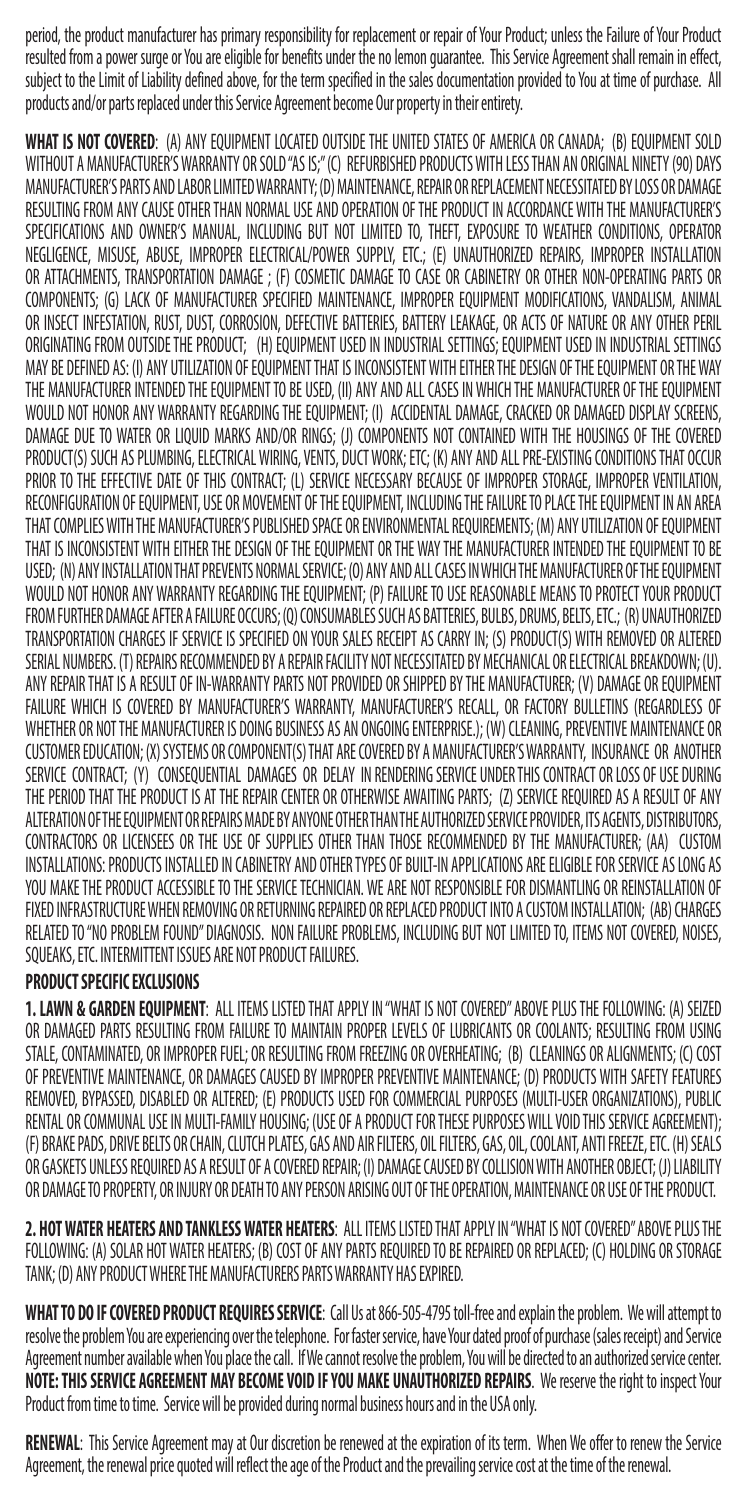**TRANSFER OF SERVICE AGREEMENT**: This Service Agreement may be transferred to any person in the United States by contacting Us at 866-505-4795 toll-free.

**CANCELLATION**: You may cancel this Service Agreement at any time. To arrange for cancellation of this Service Agreement, return to the original store of purchase. If You cancel within the first thirty (30) days after purchasing this Service Agreement You will receive a full refund, less any claims paid or pending. If You cancel after thirty (30) days following Your purchase of this Service Agreement, You will receive a pro rata refund based on the time remaining on Your Service Agreement, less an administrative fee of \$10.00 or 10% of the Service Agreement plan price, whichever is less.

We may cancel this Service Agreement for the following reasons: nonpayment of the Service Agreement plan price, fraud or material misrepresentation. If We cancel this Service Agreement, We will provide You with written notice of cancellation listing the reason for such cancellation not later than fifteen (15) days before the effective date of termination, and will refund Your payment in full, less any claims paid or pending.

**GUARANTY**: This is not an insurance policy. We have obtained an insurance policy to insure Our performance under this Service Agreement. Should We fail to pay any claim or fail to replace the Product covered under this Service Agreement within sixty (60) days after the Product has been returned or, in the event You cancel this Service Agreement, and We fail to refund the unearned portion of the Service Agreement price, You are entitled to make a direct claim against the insurer, Wesco Insurance Company, at 866-505-4048 or 59 Maiden Lane, 43rd Floor, New York, NY 10038.

## **SPECIAL STATE DISCLOSURES**

Regulation of service plans may vary widely from state to state. Any provision within this Service Agreement which conflicts with the laws of the state where You live shall automatically be considered to be modified in conformity with applicable state laws and regulations as set forth below. The following state specific requirements apply if Your Service Agreement was purchased in one of the following states and supersede any other provision within Your Service Agreement terms and conditions to the contrary.

**ALABAMA ONLY**: If You request cancellation of this Service Agreement within thirty (30) days of the purchase date of the Service Agreement and the refund is not paid or credited within forty-five (45) days after return of the Service Agreement to Us, a ten percent (10%) penalty will be added to the refund for every thirty (30) days the refund is not paid. This provision applies only to the original purchaser of the Service Agreement. Any refund may be credited to any outstanding balance of Your account and the excess, if any, returned to You.

**ARIZONA ONLY**: Definitions: "Consumer" means a contract holder, inclusive of a buyer of the covered product (other than for re- sale), any person to whom the product is transferred during duration of the contract coverage period, or any person entitled to receive performance on the part of the obligor under applicable law; "Service Company" is any person or entity that performs or arranges to perform services pursuant to a service contract which the person issues; "Service Contract Administrator" means an entity which agrees to provide contract forms, process claims and procure insurance for and on behalf of a dealer in performance of the obligations pursuant to a service contract, but which may not itself perform actual repairs. AMT Warranty Corp. is the Service Contract Administrator and the Obligor for this Service Agreement in Arizona. Cancellation: No claims incurred or paid will be subtracted from any refund. **WHAT IS NOT COVERED** - We shall not provide coverage only for those specifically listed items in the "**WHAT IS NOT COVERED**" section. "Pre-existing conditions" is deleted and replaced with: conditions that were caused by You or known by You prior to purchasing this Service Agreement.

**ARKANSAS ONLY**: If You request cancellation of this Service Agreement within thirty (30) days of the purchase date of the Service Agreement and the refund is not paid or credited within forty-five (45) days after return of the Service Agreement to Us, a ten percent (10%) penalty will be added to the refund for every thirty (30) days the refund is not paid. This provision applies only to the original purchaser of the Service Agreement

**CALIFORNIA ONLY**: This Service Agreement is not available in California.

**COLORADO ONLY**: Action under this Service Agreement may be covered by the provisions of the "Colorado Consumer Protection Act" or the "Unfair Practices Act", articles 1 and 2 of title 6, C.R.S. A party to this Service Agreement may have a right of civil action under the laws, including obtaining the recourse or penalties specified in such laws.

**CONNECTICUT ONLY**: In the event of a dispute with the Administrator, You may contact the State of Connecticut, Insurance Department: P.O. Box 816, Hartford, CT 06142-0816, Attn: Consumer Affairs. The written complaint must contain a description of the dispute, the purchase or lease price of the Product, the cost of repair of the Product, and a copy of the Service Agreement. You may cancel Your Service Agreement if the covered Product is sold, lost, stolen, or destroyed. **SERVICE AGREEMENT HOLDER'S RESPONSIBILITY**: It is the responsibility of the Service Agreement holder to follow the manufacturer's specifications for the use and care/maintenance of the covered Product. If Your Service Agreement expires during the time of an approved repair or replacement, this Service Agreement is extended until the repair or replacement has been completed.

**FLORIDA ONLY**: This Service Agreement is not available in Florida.

**GEORGIA ONLY**: You may cancel this Service Agreement at any time by notifying the Administrator in writing or by surrendering the Service Agreement to the Administrator. If You cancel within the first thirty (30) days after purchasing this Service Agreement and have made no claims, You will receive a full refund. If You cancel after thirty (30) days following Your purchase of this Service Agreement or have paid or pending claims, You will receive a pro rata refund based on the time remaining on Your Service Agreement, less an administrative fee of \$10.00 or 10% of the Service Agreement pro-rata refund amount, whichever is less. The Administrator may not cancel this Service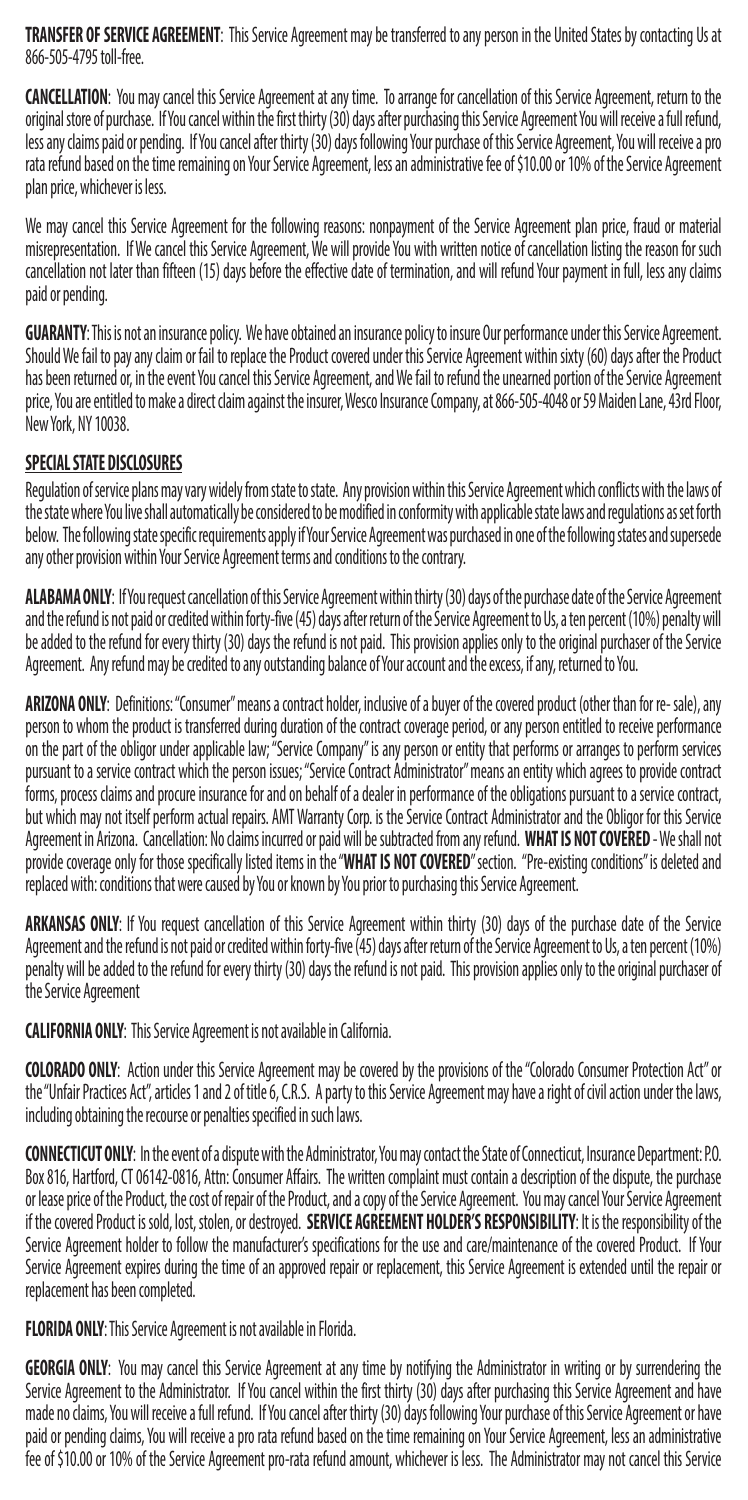Agreement except for fraud, material misrepresentation, or nonpayment by You. Notice of such cancellation will be in writing and given at least thirty (30) days prior to cancellation. In no event will claims paid or pending be deducted from any refund. This Service Agreement will be interpreted and enforced according to the laws of the state of Georgia. **PRE-EXISTING** - Any reference to Pre-existing conditions within this Service Agreement is amended as follows: Pre-existing conditions known to You. The following amends the **WHAT TO DO IF COVERED**  PRODUCT REQUIRES SERVICE section of this Service Agreement: This Service Agreement will not become void if You make unauthorized repairs. However, this Service Agreement will provide no coverage if You make unauthorized repairs.

**HAWAII ONLY**: If You have a question or complaint, You may contact the Insurance Commissioner, Hawaii Insurance Division, PO Box 3614, Honolulu, Hawaii, 96811. If You request cancellation of this Service Agreement within thirty (30) days of the purchase date of the Service Agreement and the refund is not paid or credited within forty-five (45) days after return of the Service Agreement to Us, a ten percent (10%) penalty will be added to the refund for every thirty (30) days the refund is not paid. This provision applies only to the original purchaser of the Service Agreement.

**ILLINOIS ONLY**: The Administrator, AMT Warranty Corp. (and not the dealer or manufacturer), is the obligor of this Service Agreement in the State of Illinois. The Administrator will pay the cost of covered parts and labor necessary to restore the product(s) to normal operating condition as a result of covered or mechanical component failure due to normal wear and tear.

**INDIANA ONLY**: Your proof of payment to the issuing vendor for this Service Agreement shall be considered proof of payment to the insurance company which guarantees Our obligations to You. **WHAT IS NOT COVERED**: Letter (K) is deleted and replaced with the following: A) Any and all pre-existing conditions known by You that occur prior to the effective date of this Service Agreement. Any reference to Preexisting conditions within this Service Agreement is amended as follows: **ANY AND ALL PRE-EXISTING CONDITIONS KNOWN TO YOU THAT OCCUR PRIOR TO THE EFFECTIVE DATE OF THIS CONTRACT**.

**MAINE ONLY**: If You request cancellation of this Service Agreement within thirty (30) days of the purchase date of the Service Agreement and the refund is not paid or credited within forty-five (45) days after return of the Service Agreement to Us, a ten percent (10%) penalty will be added to the refund for every thirty (30) days the refund is not paid. This provision applies only to the original purchaser of the Service Agreement.

**MARYLAND ONLY**: If You request cancellation of this Service Agreement within thirty (30) days of the purchase date of the Service Agreement and the refund is not paid or credited within forty-five (45) days after return of the Service Agreement to Us, a ten percent (10%) penalty will be added to the refund for every thirty (30) days the refund is not paid. This provision applies only to the original purchaser of the Service Agreement. If Your Product is being repaired for a Failure covered by this Service Agreement, and the Service Agreement expires during the repair, the Service Agreement term is extended until the repair is completed.

**MICHIGAN ONLY**: If We are unable to perform under this Service Agreement due to a strike or work stoppage at the company's place of business, the effective period of this Service Agreement shall be extended for the period of the strike or work stoppage.

**MINNESOTA ONLY**: If You request cancellation of this Service Agreement within thirty (30) days of the purchase date of the Service Agreement and the refund is not paid or credited within forty-five (45) days after return of the Service Agreement to Us, a ten percent (10%) penalty will be added to the refund for every thirty (30) days the refund is not paid. This provision applies only to the original purchaser of the Service Agreement.

**MISSOURI ONLY**: If You request cancellation of this Service Agreement within thirty (30) days of the purchase date of the Service Agreement and the refund is not paid or credited within forty-five (45) days after return of the Service Agreement to Us, a ten percent (10%) penalty will be added to the refund for every thirty (30) days the refund is not paid. This provision applies only to the original purchaser of the Service Agreement. If Your cancellation request is made more than thirty (30) days from the date of purchase, You will receive a pro-rata refund of the Service Agreement purchase price. No cancellation fee will apply. In no event will claims paid be deducted from any refund.

**NEVADA ONLY**: This Service Agreement is not renewable. If You request cancellation of this Service Agreement within thirty (30) days of the purchase date of the Service Agreement and the refund is not processed within forty-five (45) days, a penalty of ten percent (10%) of the Service Agreement price will be added to the refund for every thirty (30) days the refund is not paid. This provision applies only to the original purchaser of the Service Agreement. **CANCELLATION** section is deleted in its entirety and replaced with the following: You may cancel this Service Agreement at any time. To arrange for cancellation of this Service Agreement, return to the original store of purchase. If You cancel within the first thirty (30) days after purchasing this Service Agreement and have no paid or pending claims, You will receive a full refund. If You cancel after thirty (30) days following Your purchase of this Service Agreement or have paid or pending claims, You will receive a pro rata refund based on the time remaining on Your Service Agreement, less an administrative fee of \$10.00 or 10% of the Service Agreement plan price, whichever is less We may not cancel this Service Agreement once it has been in effect for seventy (70) days, except for the following conditions: failure to pay the Service Agreement purchase price; Your conviction of a crime which results in an increase in the service required under this Service Agreement; discovery of fraud or material misrepresentation perpetrated by You in purchasing this Service Agreement or obtaining service; the discovery of an act or omission, or a violation of any condition of the this Service Agreement by You which substantially and materially increases the service requested under this Service Agreement; or a material change in the nature or extent of the service required under the Service Agreement which occurs after the purchase of this Service Agreement, and substantially and materially increases the service required beyond that contemplated at the time of purchase. With respect to each product covered under this Service Agreement, the Administrator and/or Obligor liability is limited to the original retail purchase price You paid for such product. We may not cancel this Service Agreement until at least fifteen (15) days written notice has been mailed to You. If We cancel this Service Contract, You will receive a refund based upon one-hundred percent (100%) of the unearned pro-rata purchase price of this Service Contract.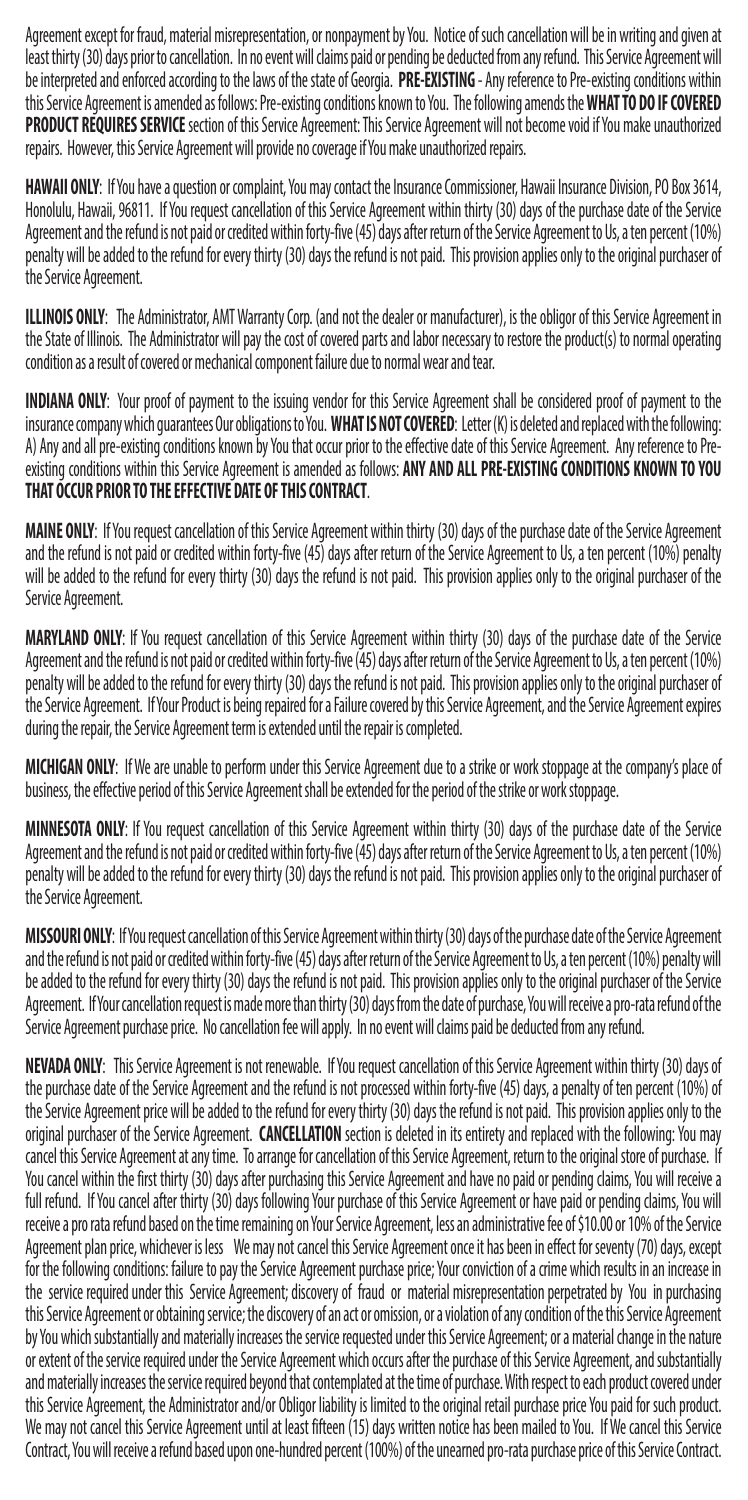In no event will claims paid or pending be deducted from any refund. The following amends the **WHAT TO DO IF COVERED PRODUCT REQUIRES SERVICE** section of this Service Agreement: This Service Agreement will not become void if You make unauthorized repairs. However, this Service Agreement will provide no coverage if You make unauthorized repairs. Emergency Service: If the covered Product You purchased provides plumbing, heating or cooling or electrical services for Your dwelling, and You sustain a failure of such Product that renders Your dwelling uninhabitable, repairs will commence within twenty-four (24) hours after You report the failure and will be completed as soon as reasonably possible. In addition, We will provide a status report no later than three (3) calendar days after the report of a claim. The status report shall include: (i) a list of the required repairs or services, (ii) the reason causing repairs or services to extend beyond 3 days, including the status of parts required as part of the repair or service, and (iii) estimate of time to complete the repair or services. We will respond to Your inquiry no later than 1 business day after such inquiry is made. Please call 1-866-505-4795 to report such a loss.

**NEW HAMPSHIRE ONLY**: In the event You do not receive satisfaction under this Service Agreement, You may contact the New Hampshire Insurance Department at 21 South Fruit Street, Suite 14, Concord, NH 03301, (800) 852-3416.

**NEW MEXICO ONLY**: If You request cancellation of this Service Agreement within thirty (30) days of the purchase date of the Service Agreement and the refund is not paid or credited within sixty (60) days after return of the Service Agreement to Us, a ten percent (10%) penalty will be added to the refund for every thirty (30) days the refund is not paid. This provision applies only to the original purchaser of the Service Agreement. We may not cancel this Service Agreement once it has been in effect for seventy (70) days except for the following conditions: failure to pay an amount when due; the conviction of You in a crime that results in an increase in the service required under the Service Agreement; fraud or material misrepresentation by You in purchasing the Service Agreement or in obtaining service; or the discovery of an act or omission, or a violation of any condition of the Service Agreement by You which substantially and materially increases the service required hereunder.

**NEW YORK ONLY**: If You request cancellation of this Service Agreement within thirty (30) days of the purchase date of the Service Agreement and the refund is not paid or credited within thirty (30) days after return of the Service Agreement to Us, a ten percent (10%) penalty will be added to the refund for every thirty (30) days the refund is not paid. This provision applies only to the original purchaser of the Service Agreement.

**NORTH CAROLINA ONLY**: The purchase of a Service Agreement is not required in order to obtain financing. The Administrator may not cancel this Service Agreement except for nonpayment by You, or in violation of any of the terms and conditions of this Service Agreement. An administration fee not to exceed the lesser of ten percent (10%) of the pro-rata refund amount or ten dollars (\$10.00) will be applied if this Service Agreement is cancelled by You.

**OKLAHOMA ONLY**: This service warranty applies to consumer appliance or lawn and garden Products. This is not an insurance contract. Coverage afforded under this service warranty is not guaranteed by the Oklahoma Insurance Guaranty Association. **CANCELLATION** - The cancellation section of this contract is deleted in its entirety and replaced with the following: If You cancel this service warranty within the first thirty (30) days and no claim has been authorized or paid within the first thirty (30) days, We will refund the entire service warranty contract purchase price. If You cancel this service warranty after the first thirty (30) days, or have made a claim within the first thirty (30) days, return of the provider fee shall be based upon ninety percent (90%) of the unearned pro-rata provider fee less the actual cost of any service provided under the service warranty contract. If We cancel this service warranty, return of the provider fee shall be based upon one hundred percent (100%) of unearned pro-rata provider fee less the actual cost of any service provided under the service warranty contract. The following amends the **PRODUCT SPECIFIC EXCLUSIONS** section, Item **1. LAWN & GARDEN EQUIPMENT**, Exclusion (E) – is deleted and replaced with the following: (E) PRODUCTS USED FOR COMMERCIAL PURPOSES (MULTI-USER ORGANIZATIONS), PUBLIC RENTAL OR COMMUNAL USE IN MULTI-FAMILY HOUSING; (USE OF A PRODUCT FOR THESE PURPOSES WILL CAUSE THIS SERVICE AGREEMENT TO BECOME VOIDABLE). The following amends the **WHAT TO DO IF COVERED PRODUCT REQUIRES SERVICE** section: **NOTE: THIS SERVICE AGREEMENT MAY BECOME VOIDABLE IF YOU MAKE UNAUTHORIZED REPAIRS**.

**OREGON ONLY**: This Contract is an agreement between the Obligor/Provider, AMT Warranty Corp., 59 Maiden Lane, and 43rd Floor, New York, NY 10038, (866) 327-5818 and You. Pursuant to ORS 36.600-36.370 if claim settlement cannot be reached, the parties may elect arbitration by mutual agreement at the time of the dispute after the claimant has exhausted all internal appeals and can be binding by Your consent. Arbitration shall take place in Oregon, unless another location is mutually agreed to, and takes place under Oregon laws.

**SOUTH CAROLINA ONLY**: If You request cancellation of this Service Agreement within thirty (30) days of the purchase date of the Service Agreement and the refund is not paid or credited within forty-five (45) days after return of the Service Agreement to Us, a ten percent (10%) penalty will be added to the refund for every thirty (30) days the refund is not paid. This provision applies only to the original purchaser of the Service Agreement. In order to prevent damage to Your Product, please refer to the owner's manual. In the event You have a question or complaint, You may contact the South Carolina Department of Insurance at 1201 Main Street, Suite 1000, Columbia, South Carolina 29201, (803) 737-6160.

**TEXAS ONLY**: If You have any questions regarding the regulation of the Service Agreement Provider or a complaint against the Obligor, You may contact the Texas Department of Licensing & Regulation, 920 Colorado, P.O. Box 12157, Austin, Texas 78711, (800) 803-9202. You may return this Service Agreement within thirty (30) days of the date of purchase of this Service Agreement. If this Service Agreement is cancelled within the first thirty (30) days, We will refund the entire Service Agreement charge, less claims paid. If this Service Agreement is cancelled after the first thirty (30) days, You will receive a pro-rata refund less a ten dollar (\$10) administrative fee and less claims paid. A ten percent (10%) penalty per month will be added to a refund that is not made within forty-five (45) days of Your return of the Service Agreement to the provider. You may apply for reimbursement directly to the insurer if a refund or credit is not paid before the 46th day after the date on which the Service Agreement is canceled. These provisions apply only to the